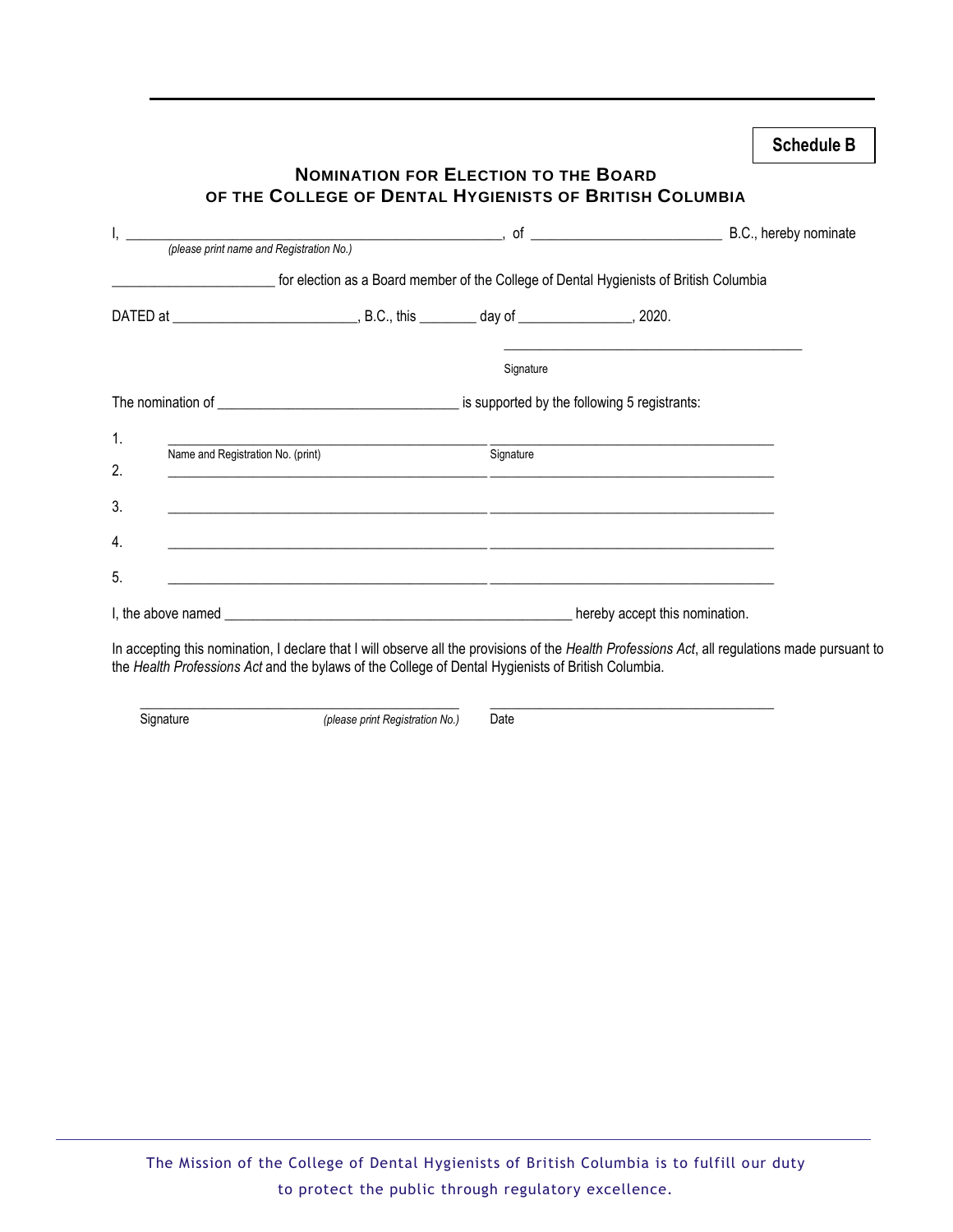## **DECLARATION FOR ELECTION TO THE BOARD OF THE COLLEGE OF DENTAL HYGIENISTS OF BRITISH COLUMBIA**

In accepting this nomination, I declare that I will observe all the provisions of the *Health Professions Act*, all regulations made pursuant to the *Health Professions Act.* In accordance with the bylaws of the College of Dental Hygienists of British Columbia I do further declare that:

- $\Box$  I am a registrant in good standing
- $\Box$  I am ordinarily a resident in British Columbia
- $\Box$  I am not in default of payment of any fine, fee, debt or levy owing to the College under the Act
- $\Box$  I am not a respondent or directly or indirectly own a legal or beneficial interest in any voting share of a dental hygiene corporation that is a respondent, and the citation or notice of permit revocatio n hearing is unresolved
- $\Box$  I am not the subject, in British Columbia, another province or a foreign jurisdiction, of a pending hearing, or hearing underway, that could result in my entitlement to practise a profession in British Columbia or that other province or foreign jurisdiction being cancelled, revoked or suspended for any reason other than late payment or non-payment of fees
- $\Box$  I have not been found by any court, in Canada or a foreign jurisdiction, to be incapable of managing my own affairs
- I lam not an undischarged bankrupt

 $\overline{a}$ 

Within the three-year period immediately preceding the date that nominations must be received in respect of the board election, I have not been the subject of

- $\Box$  a determination under section 39(1)(a) to (e) of the Act, by the discipline committee established in section 16 or the discipline committee of another college under the Act, or
- $\Box$  a finding, by a body in another province of Canada or a foreign jurisdiction that is the equivalent in that other province or foreign jurisdiction or a discipline committee referred to in subparagraph (i), that I have committed an act that, in the opinion of the nominations committee, would likely constitute unprofessional conduct under the Act

Within the three-year period immediately preceding the date that nominations must be received in respect of the board election, I have not been suspended or removed from office as:

- $\Box$  an elected board member, or the equivalent of an elected board member of another college under the Act, or
- $\Box$  a director or other similar governance position of any other body, in British Columbia, another province or a foreign jurisdiction, that regulates a profession in British Columbia or that other province or foreign jurisdiction, or any other public body in British Columbia, another province or a foreign jurisdiction, or
- $\Box$  for a reason that, in the opinion of the nominations committee, would likely constitute grounds for suspension or removal from an office as an elected board member